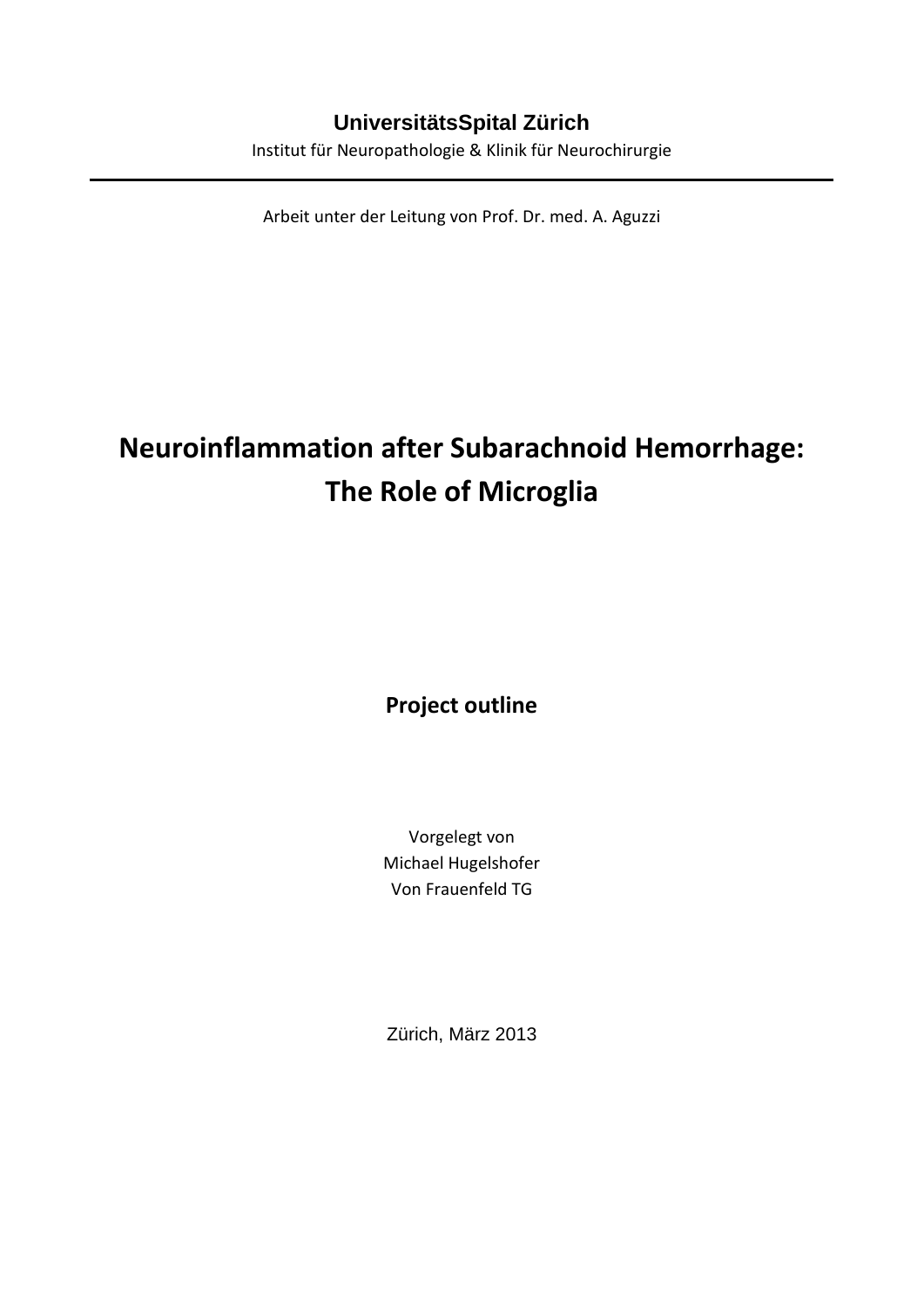## **Background**

Devastating and life-threatening aneurysmal **subarachnoid hemorrhages** (aSAH) occur in 7 out of 100,000 people. Although considerable advances in diagnostics and treatment strategies have reduced the morbidity and mortality after aSAH<sup>1</sup>, secondary stroke syndrome, i.e. delayed cerebral ischemia (DCI), remains an only partially understood issue. Classically, cerebral vasospasm (CVS) has been associated with DCI, but current evidence suggests that the causes for DCI are multifactorial<sup>2, [3](#page-15-2)</sup>.

In this context, compartmental inflammation is an emerging concept and claimed to be associated with the occurrence of CVS, DCI, delayed ischemic neurological deficits (DIND) and worse outcome in patients with aSAH<sup>4-6</sup>. Moreover, several cytokines, e.g. TNF- $\alpha$ , interleukin-6 and endothelin-1, have been linked with neurological complications in these patients<sup>7</sup>. Additionally, several animal studies have elucidated the contribution of proinflammatory mediators to the pathogenesis of CVS and DCI<sup>8, [9](#page-15-6)</sup>.

These proinflammatory mediators are mainly produced by activated microglia, astrocytes and endothelial cells in response to acute central nervous system injury<sup>7, 10</sup>. Interestingly, specific inhibition of microglia activation has been shown to be efficient in reduction of secondary tissue injury after intracerebral hemorrhage and traumatic brain injury in rodents<sup>11</sup>. Conversely, depletion of microglia with a inducible genetic construct, was shown to deregulate neuroinflammation after ischemic stroke with excessive levels of IL-1β, IL-6 and TNF $\alpha^{12, 13}$  $\alpha^{12, 13}$  $\alpha^{12, 13}$ . Yet, the specific contribution of microglia to the compartmental inflammatory response after SAH has not been further characterized.

Cortical spreading depression (CSD) is another pathophysiological phenomenon, which is reported to be linked to delayed neurological damage after aSAH $^{14}$ , [15.](#page-15-12) CSD may be defined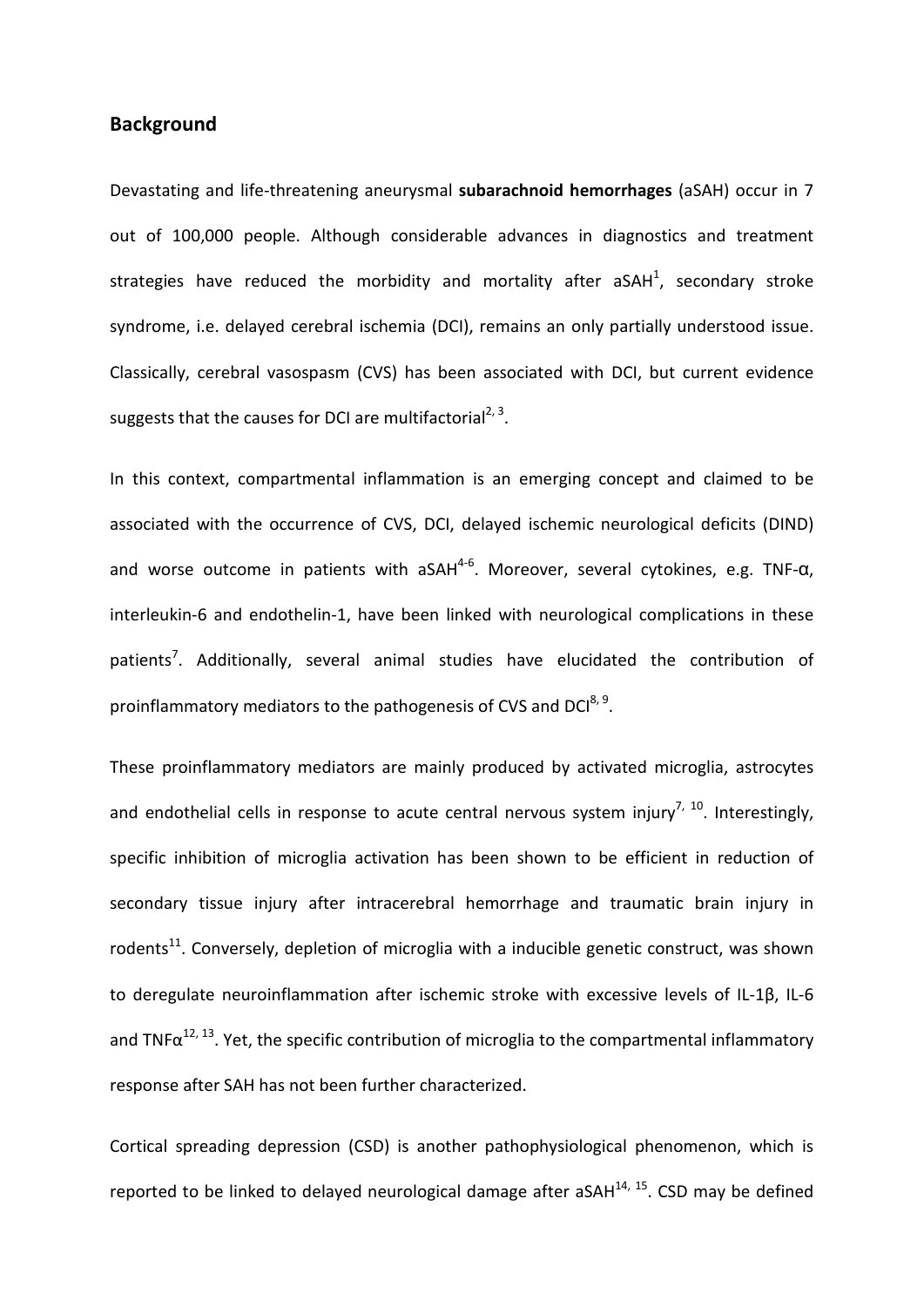as electrical silence of brain electrical activity as a consequence or epiphenomenon of spreading depolarization due to a depolarization block of neuronal activity<sup>16</sup>. In animal models for aSAH, CSD could be linked to spreading ischemia<sup>14</sup>. Furthermore, a recent clinical trial could reproduce the link of CSD and progressive neurological damage in patients with aSAH $^{17}$ . CSD is known to be triggered by states of high extracellular potassium and low nitric oxide (NO) levels in the brain, which both commonly occur after aSAH $^{14}$ ,  $^{15}$ ,  $^{18}$ . More interestingly, also endothelin-1 (ET-1) was shown to trigger CSD in a rat model of SAH $^{19, 20}$ . ET-1 was found to be synthesized and released by activated mononuclear leukocytes in the CSF of SAH patients together with known acute-phase reactants (IL-1 $\beta$ , IL-6 and TNF $\alpha$ )<sup>21</sup>. However, neuroinflammatory response with activation of microglia and the typical burst of inflammatory mediators was never taken into account as a possible factor causing or facilitating CSD.

Brain edema formation is another detrimental process after acute cerebral lesions<sup>22</sup>. Interestingly, recent evidence suggests a close interaction of neuroinflammation and cerebral edema formation with Aquaporin 4 (AQP 4) as crucial common denominator, as nicely reviewed by Fukuda and Badaut<sup>23</sup>. AQP 4 is the most prominent water channel of the brain and is mainly expressed on the perivascular astrocyte endfeet. There is a close correlation between the expression and localization of AQP 4 and the extent of cerebral edema formation in diverse models of acute cerebral injury<sup>24-27</sup>. Moreover, AQP 4 expression was also shown to be altered after SAH in human brain tissue<sup>28</sup>. However, the mechanisms causing changes in AQP 4 function after acute cerebral injury remain widely unknown.

Neuroinflammation, brain edema formation and CSD are known to influence DIND and neurological outcome after aSAH. However, their complex interplay remains to be elucidated to develop targeted therapies for patients after aSAH.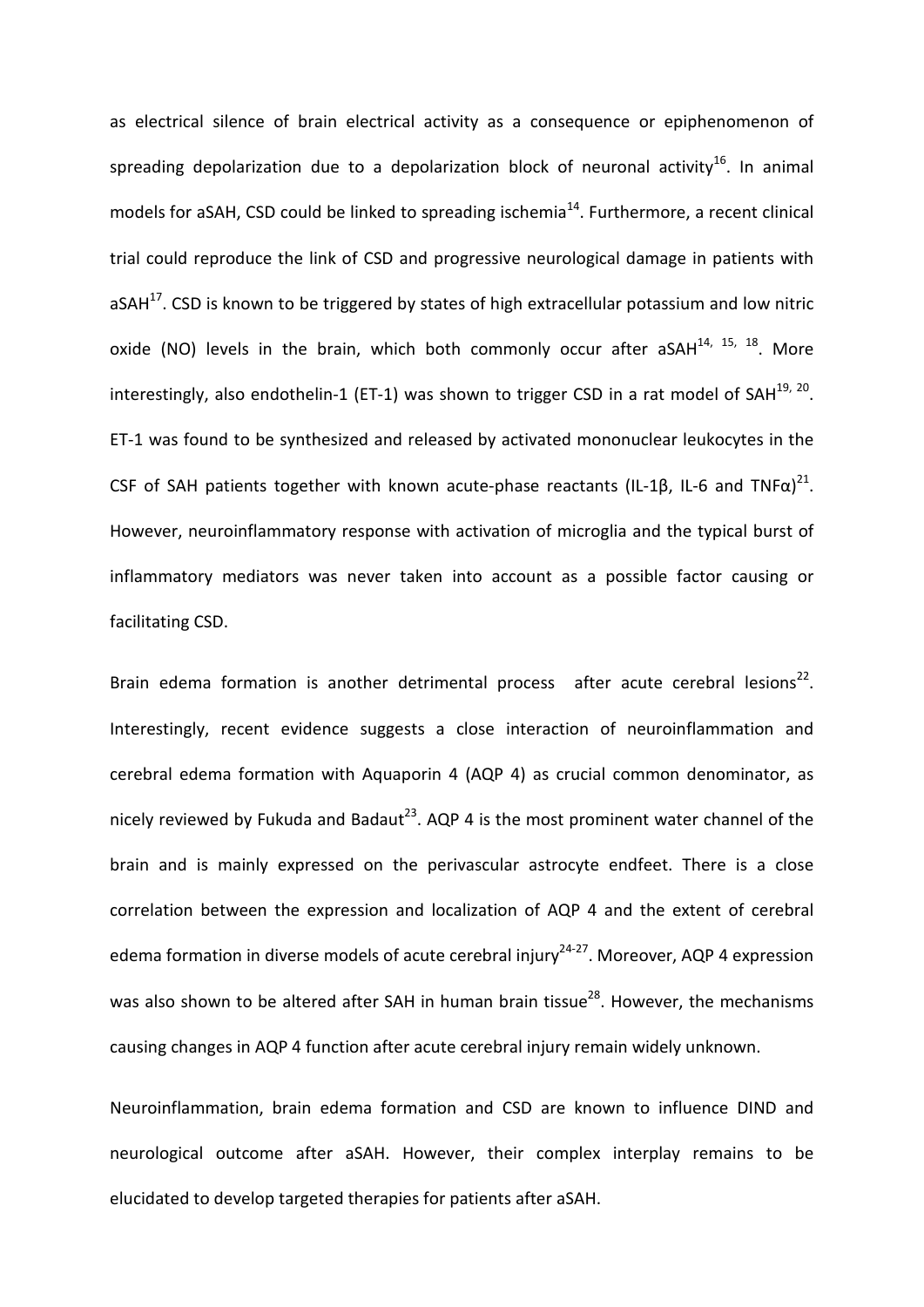## **Aims of the research project**

The major focus of the proposed project is the investigation of the role of microglia in compartmental inflammatory response of the CNS and the development of early as well as delayed cerebral injury after SAH.

Hypothesis 1:

*SAH in microglia depleted mice leads to deregulation of the neuroinflammatory response with excessive brain edema and impaired cortical perfusion. Moreover, microglia depletion aggravates cerebral vasospasms.*

Hypothesis 2:

*Deregulated neuroinflammation through microglia depletion facilitates the occurrence of CSD and exacerbates neurotoxicity after SAH.*

In detail, the following experiments will be performed:

#### 1. Overall influence of microglia on course of disease after SAH

### 1.1. Magnet Resonance Imaging and Confocal Laser-Scanning Microscopy

To gain baseline values, animals will undergo MRI scans one day before lesion induction. MRI imaging will consist of T2 sequences and TOF sequences for anatomical pictures and angiography. Additionally, FAIR and DWI sequences for quantitative measurement of perfusion and diffusion will be acquired (see Fig. 1). CD11b-HSVTK mice will be treated with GCV intraperitoneally starting two days before endovascular filament perforation on day 0. MRI with in vivo assessment of angiographic vasospasm, perfusion changes and edema formation will be repeated on day 1 and day 3.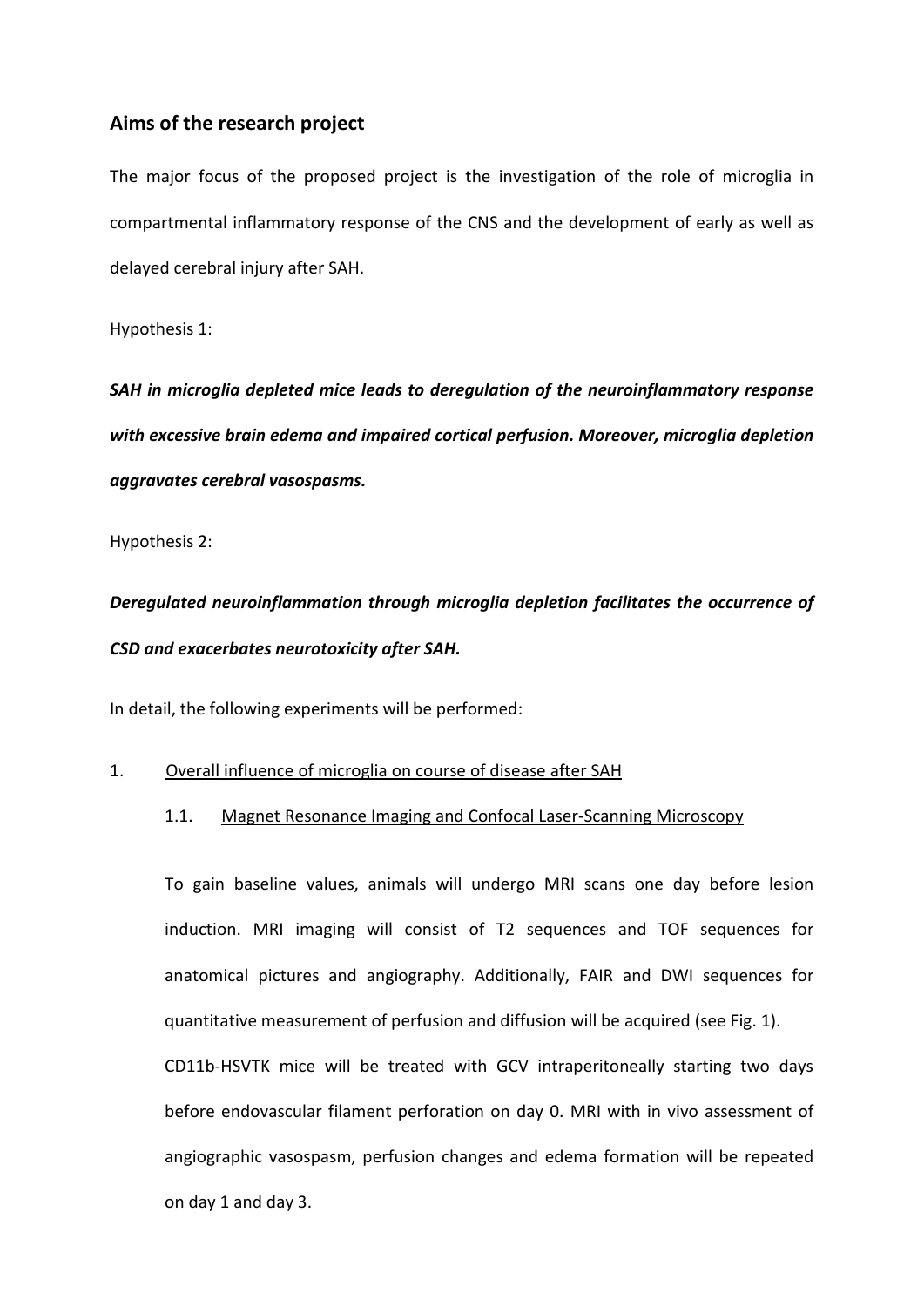On day 4 animals will be sacrificed by a lethal dose of anesthesia and brain tissue will be collected upon trans-cardiac perfusion with PBS, followed by 4% formalin. Brains will be cut into 50 um vibrotome sections and immunostained with antibodies against Iba-1 (microglia), GFAP (reactive astrocytes), aquaporin 4, CD45 (leukocytes) and podocalyxin (intraluminal vessel marker). Control animals will consist of CD11b-HSVTK (lesion, no GCV), CD11b-HSVTK (sham operation, GCV), CD11b-HSVTK (sham operation, no GCV) and the corresponding groups of transgene negative littermates.

#### 1.2. Assessment of intracranial inflammatory response with biochemical methods

To biochemically quantify the contribution of microglia to the intracranial inflammatory response, CD11b-HSVTK mice treated with GCV will be sacrificed on day 1, day 3, day 4 after lesion induction. Brain tissue will be collected upon transcardiac perfusion with PBS. Subsequently brain tissue will be homogenized in PBS and Il-6, ET-1 and TNF-α levels determined by the use of enzyme-linked immunosorbent assay (ELISA). Additionally, expression levels of COX-2, HO-1 and NOS-2 as overall markers of induction of inflammatory response in the CNS will be measured in the brain homogenate.

Furthermore, microvasculature will be isolated by a mechanical microvessel purification protocol to determine expression levels of aquaporin 4 in perivascular astrocyte endfeet.

The control groups will be the same as in the first experiment.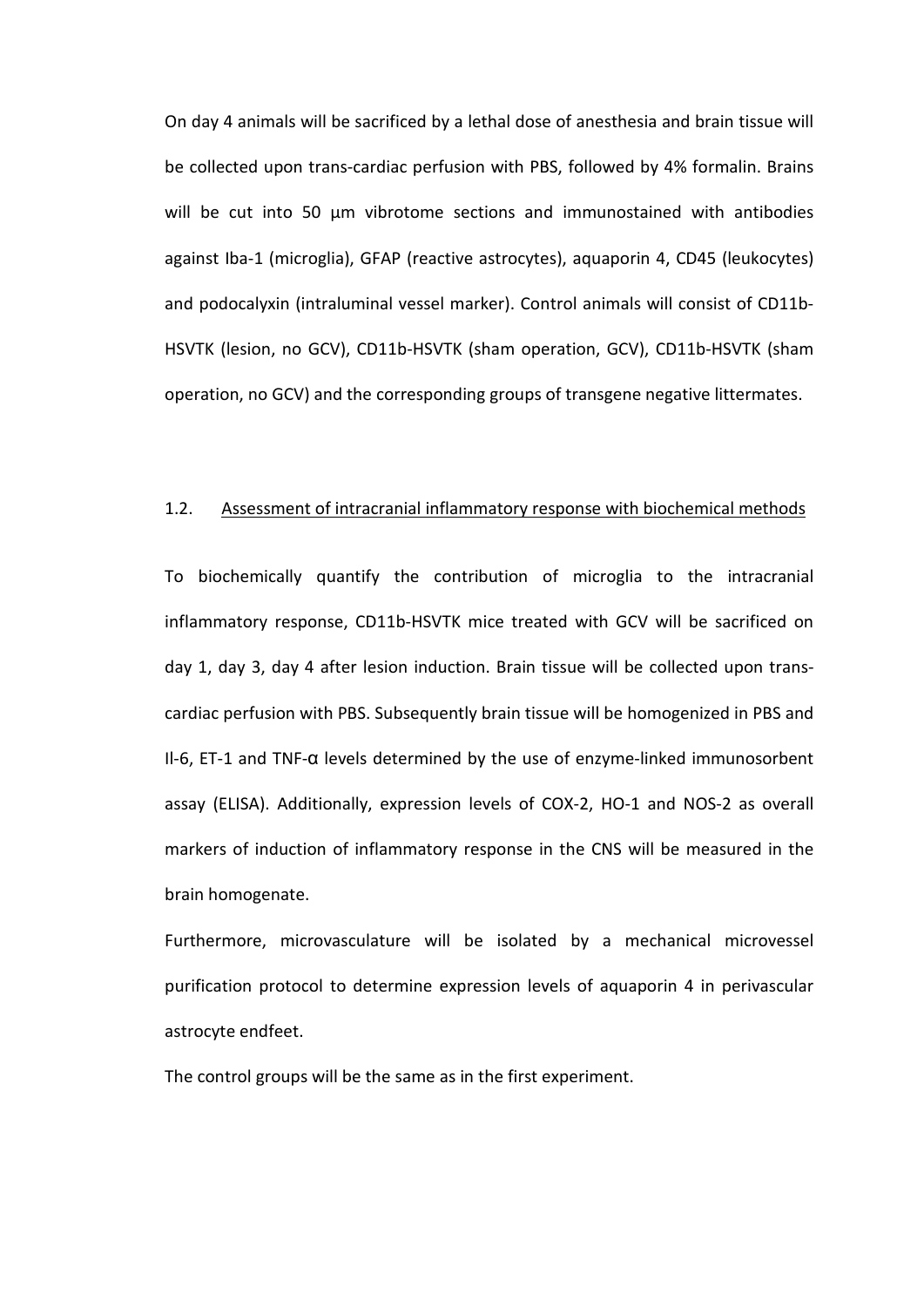#### 2. Two-Photon Laser-Scanning Microscopy after SAH

#### 2.1 Characterization of microglia after SAH

Two-Photon Laser-Scanning Microscopy (TPLSM) will be used to characterize the activation of microglia after SAH in CX3CR1-EGFP mice. These mice express enhanced green fluorescence protein (EGFP) under the control of the promoter for the fractalkine receptor (CX3CR1). Microglia are the only cells expressing this receptor in the CNS, which allows for direct visualization of dynamic changes in microglia cell morphology in the neocortex of mice in vivo<sup>[29,](#page-16-7) 30</sup>. CX3CR1-EGFP mice will be repeatedly scanned after induction of SAH to determine the earliest time point and the peak of microglia activation. As controls sham-operated CX3CR1-EGFP mice will be used in this experiment.

To characterize microglial paralysis in CD11b-HSVTK mice in vivo, double-transgenic animals (CD11b-HSVTK/CX3CR1-EGFP) will be assessed after induction of SAH with and without GCV treatment. The number of microglial cells and their dynamic morphological changes will be analyzed by TPLSM.

#### 2.3 In vivo imaging of CSD with TPLSM after SAH

The occurrence of CSD after SAH in wt mice and in CD11b-HSVTK mice will be compared using in vivo TPLSM NADH imaging as described in Takano et al.  $2007^{31}$ .

The TPLSM experiments are planned as collaboration with the research group of Pharmacology, University Hospital of Zurich, Prof. Bruno Weber. This group has extensive experience with in vivo TPLSM in mice.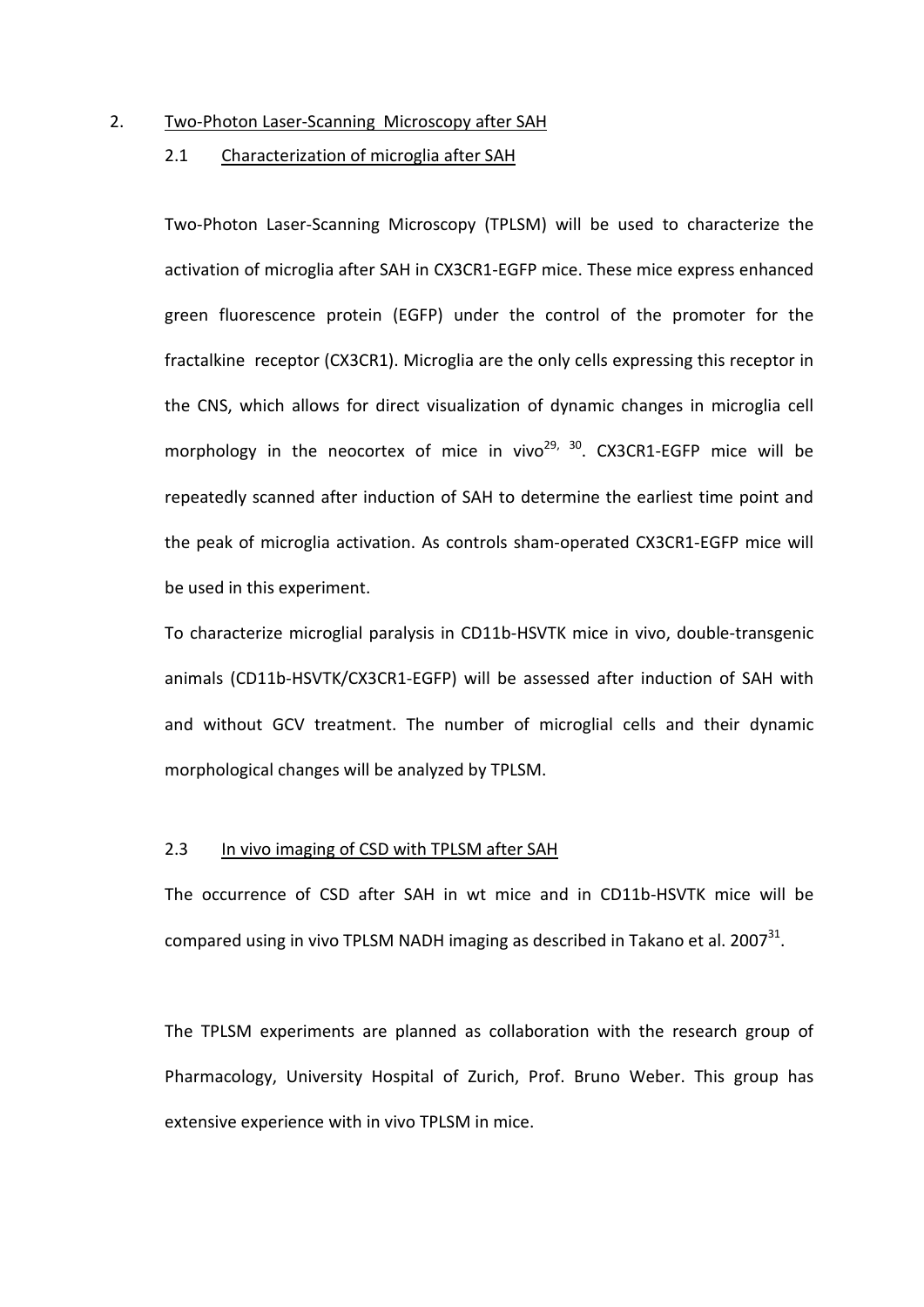## **Methods**

#### Mouse model of SAH using the filament perforation technique

To induce standardized SAH in mice, the filament perforation technique will be used with monitoring of intracranial pressure (ICP) first described by Feiler and co-workers<sup>32</sup>. In this model, animals are anesthetized and placed in a supine position. The neck is opened by a midline incision and the left carotid artery is exposed. A 5-0 monofilament is advanced via the external carotid artery (ECA) into the internal carotid artery (ICA). ICP is continuously monitored in the epidural space with an ICP micro-sensor. The filament is then pushed further until a sharp increase of ICP indicating the successful induction of SAH. Subsequently, the suture is withdrawn into the ECA to allow full perfusion of the ICA. In sham-operated animals the filament is inserted into the ICA without perforating the Circle of Willis.

This model is superior to others using injection of autologous blood into the cisterna magna<sup>[33](#page-16-11)</sup> or perforating an intracisternal vein<sup>34</sup>, because the internal perforation of an arterial vessel closely resembles aneurysmal hemorrhage with endothelial damage.

Figure 1:



Surgical setup at University Hospital of Zurich. Mice are fixed on a homeothermic regulated operation table. Ventilation is continuously controlled by capnometry. During filament perforation CBF and ICP are measured using a laser doppler flow probe and an epidurally implanted pressure micro-sensor, respectively.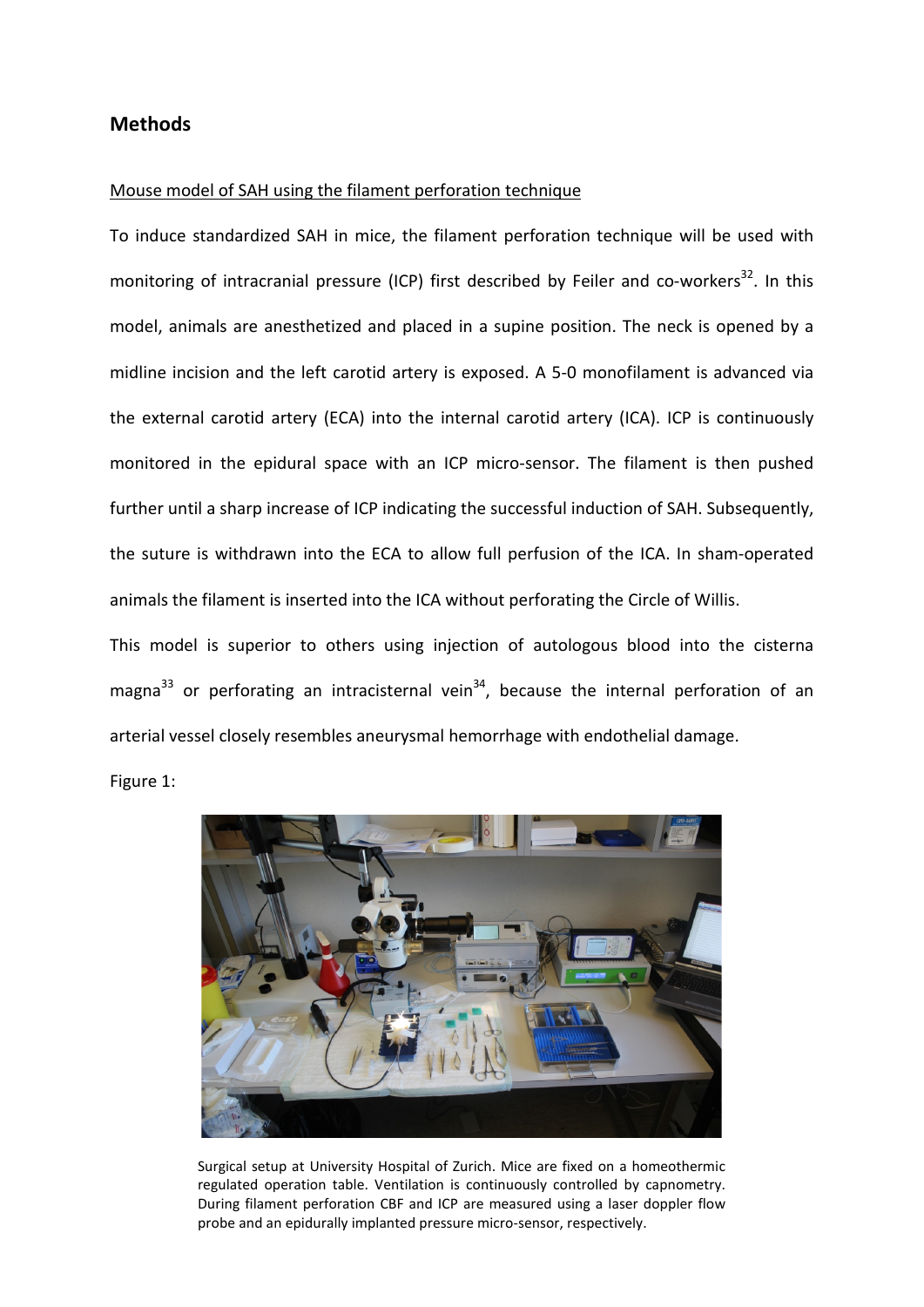#### CD11b-HSVTK mice

Microglia are the brain's resident immune cells. To investigate their role in a mouse model of multiple sclerosis, Heppner and co-workers have generated a genetic construct allowing for conditional depletion of these cells<sup>35</sup>. Briefly, in these CD11b-HSVTK mice, the thymidine kinase of Herpes Simplex virus is expressed under the control of a promoter, which is mainly active in microglia and macrophages. In these cells, the thymidine kinase processes the drug ganciclovir (GCV) into a toxic compound which leads to apoptosis. Therefore, in adult CD11b-HSVTK mice microglia can be conditionally depleted upon the administration of GCV.

#### Magnet Resonance Imaging

Magnet resonance imaging will be performed with a small animal scanner (Bruker 4.7 Tesla) at the University Hospital of Zürich. This scanner allows for sophisticated *in vivo* imaging of anatomical structures (T1/T2 sequences and TOF angiography) as well as quantitative measurement of functional parameters like perfusion and diffusion (FAIR and DWI) with the corresponding illustrations (Perfusion and ADC maps). All these sequences and data post processing have been established in our lab in the scope of other ongoing projects (see Figure 2).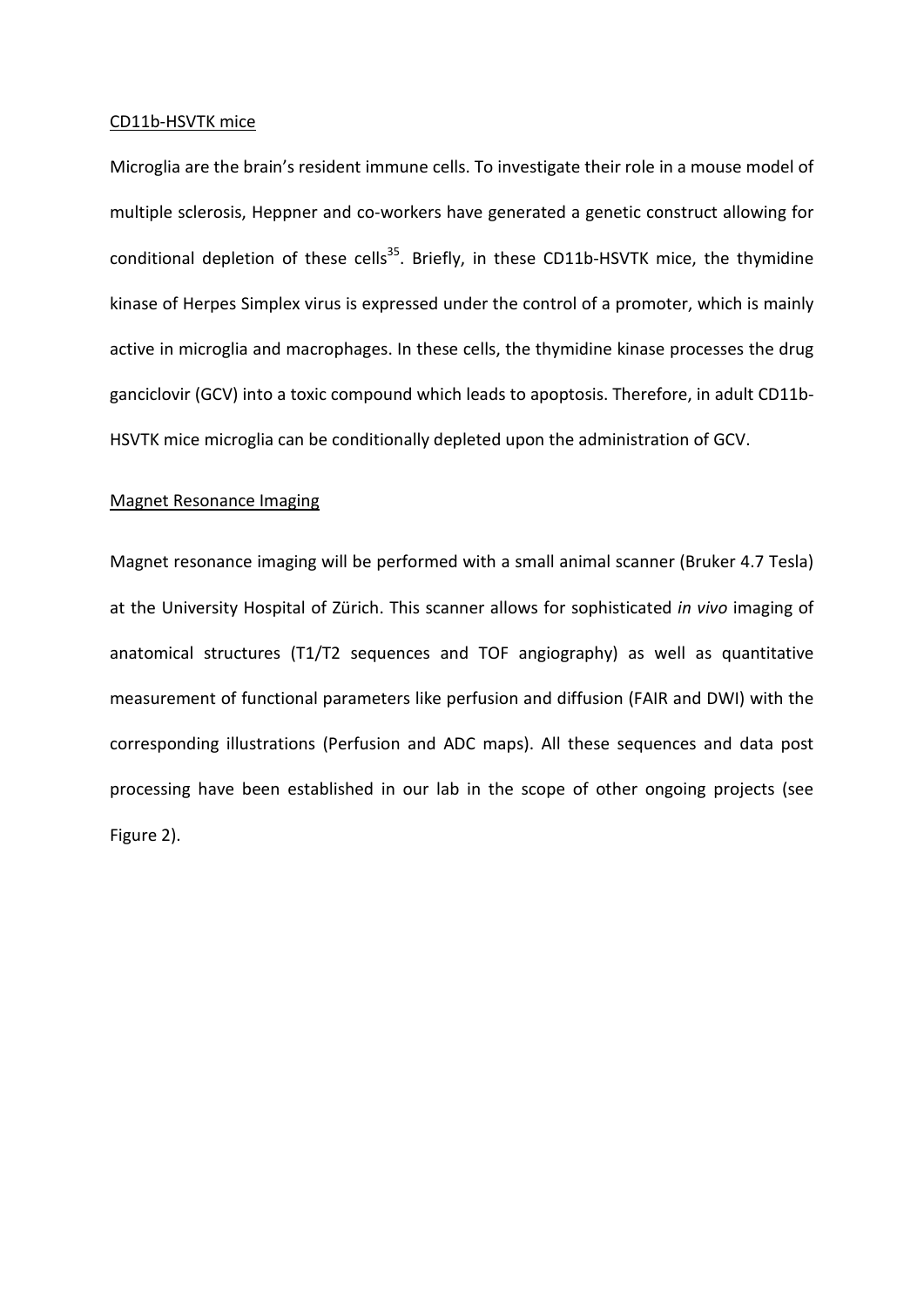**a.)**

## **ADC Diffusion Maps**





**c.)**

**b.)**

# **FAIR Perfusion maps (ml/g/min)**

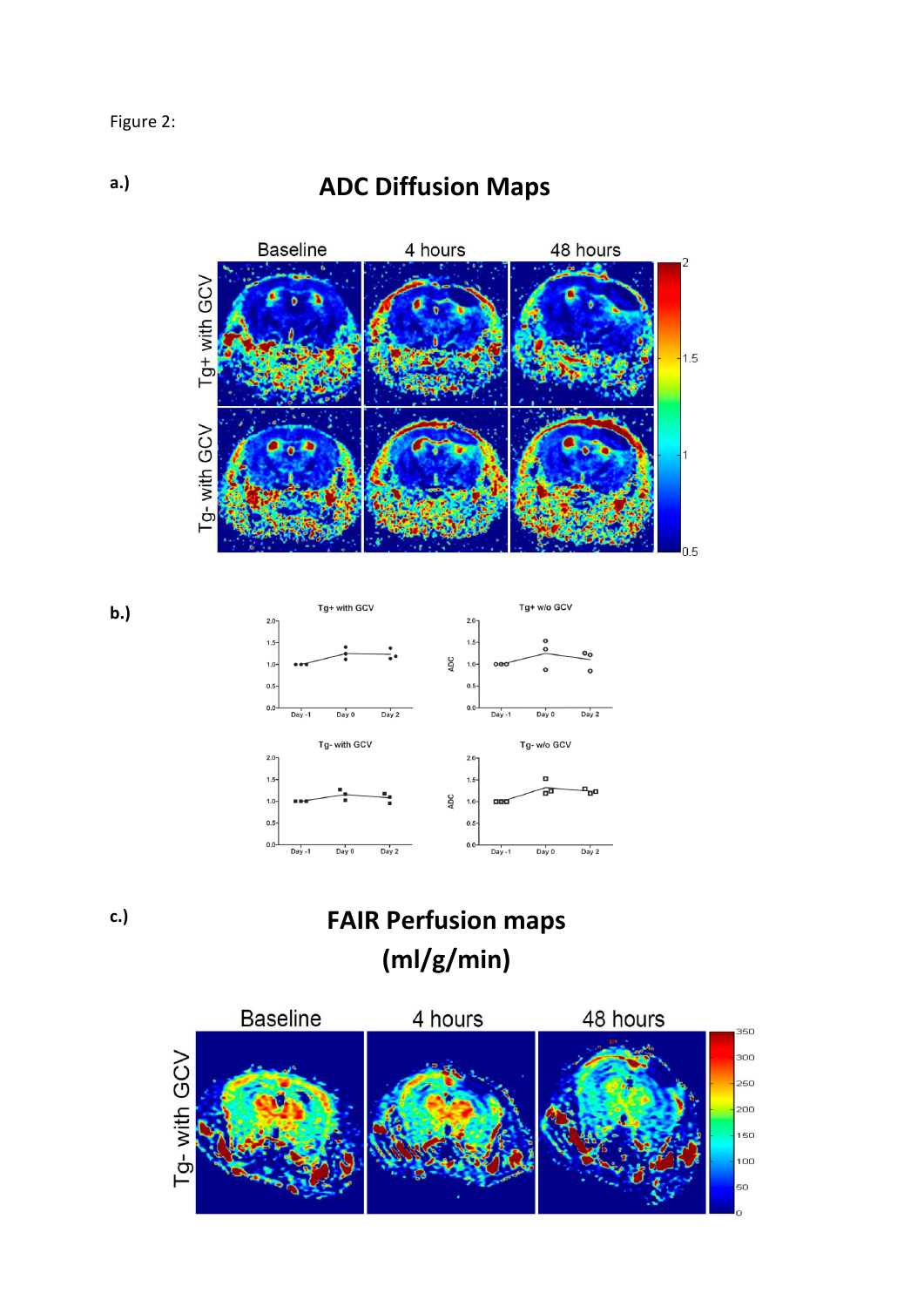## **TOF angiography**



MRI analysis of CD11b-HSVTK mice after induction of photothrombotic lesion in the sensorimotor cortex. Aparent diffusion coefficient (ADC) maps for quantification of cytotoxic and angiogenic edema with restriction of diffusion in lesion center and perifocal edema **(a)**. Quantification of perifocal edema over time. Microglia-depleted mice show prolonged edema persistence **(b)**. Perfusion maps with physiologically high perfusion in cortex and basal ganglia. Early restriction of cortical perfusion after lesion induction **(c)**. TOF angiography of Tg+ mouse with detailed depiction of the arteries of the Circle of Willis **(d)**.

unpublished data, M. Hugelshofer & M. Wurnig 2013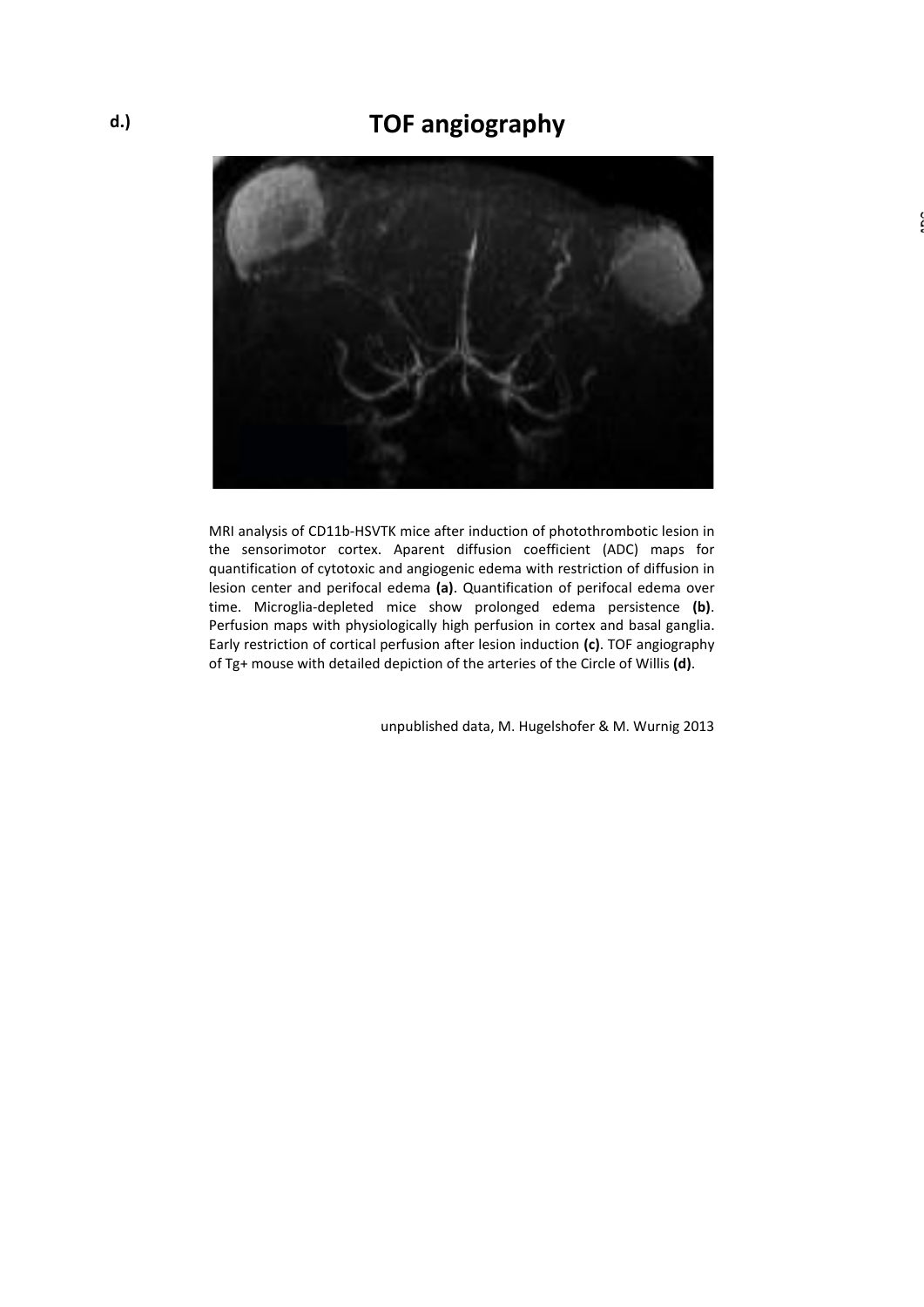#### Confocal Laser-Scanning Microscopy (CLSM)

This imaging modality allows for structural analysis of the neurovascular unit on a subcellular level. Combinations of antibodies derived from different species (rat, rabbit and goat) enable triple immunostainings to delineate the functional components of the blood brain barrier (BBB)<sup>36</sup>. The staining and CLSM imaging of pericytes (CD13), AQP 4, microglia (Iba-1, CD68), reactive astrocytes (GFAP), leukocytes (CD45) and vessels (podocalyxin) has already been optimized in the scope of another project in our lab (see Fig. 2).

### Figure 3:



Confocal Laser-Scanning of immunostained brain cortex in CD11b-HSVTK mice with photochemical cortical lesion (Scale bar 50 µm). Reduction of perivascular AQP 4 staining in lesion border zone of microglia depleted mice.

Antibodies: AQP 4: water channel on astrocyte endfeet, CD 68: microglia, podocalyxin: vessels

unpublished data, M. Hugelshofer 2013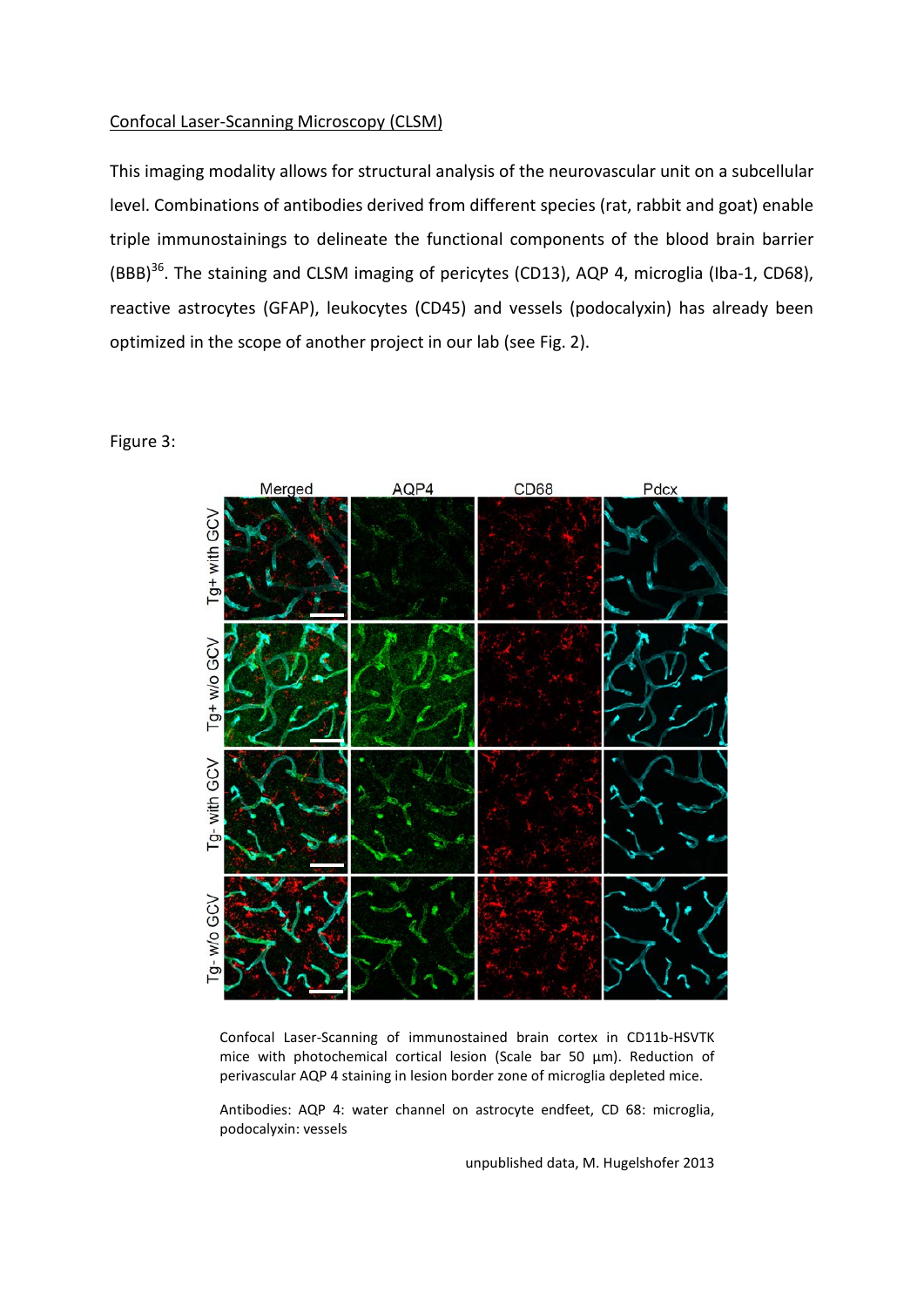#### Two-Photon Laser-Scanning Microscopy (TPLSM)

Advances in imaging technologies now provide means to investigate cellular morphology and even functional states in vivo with not only a micrometer spatial resolution in a penetration depths of 500-1000 µm in viable tissue, but also with the possibility of dynamic measurements over a wide range of time scales $^{37}$ . In Brief, TPLSM combines the technique of confocal laser scanning microscopy with the use of very short laser pulses with duration of approximately 100 femtoseconds to excite a fluorescent dye. Only the energy of two photons reaching the fluorescent dye simultaneously causes excitation. This allows deeper tissue penetration with less phototoxicity and excellent yield of fluorescents<sup>38</sup>, which makes this technique suitable for in vivo imaging. Furthermore, with the development of various techniques of fluorescent labeling of tissue components in vivo, TPLSM has become the method of choice to investigate functional states of viable cellular structures under pathological conditions in animal models. Furthermore, TPLSM provides subcellular metabolic imaging by utilizing the intrinsic fluorescence of β-nicotinamide adenine dinucleotide (NADH) as a sensitive indicator of energy metabolism<sup>39-42</sup>. This technique allows for detection of CSD as a front of pathophysiological metabolic activity exceeding changes of NADH fluorescence evoked by normal physiological activity by more than one order of magnitude $31$ .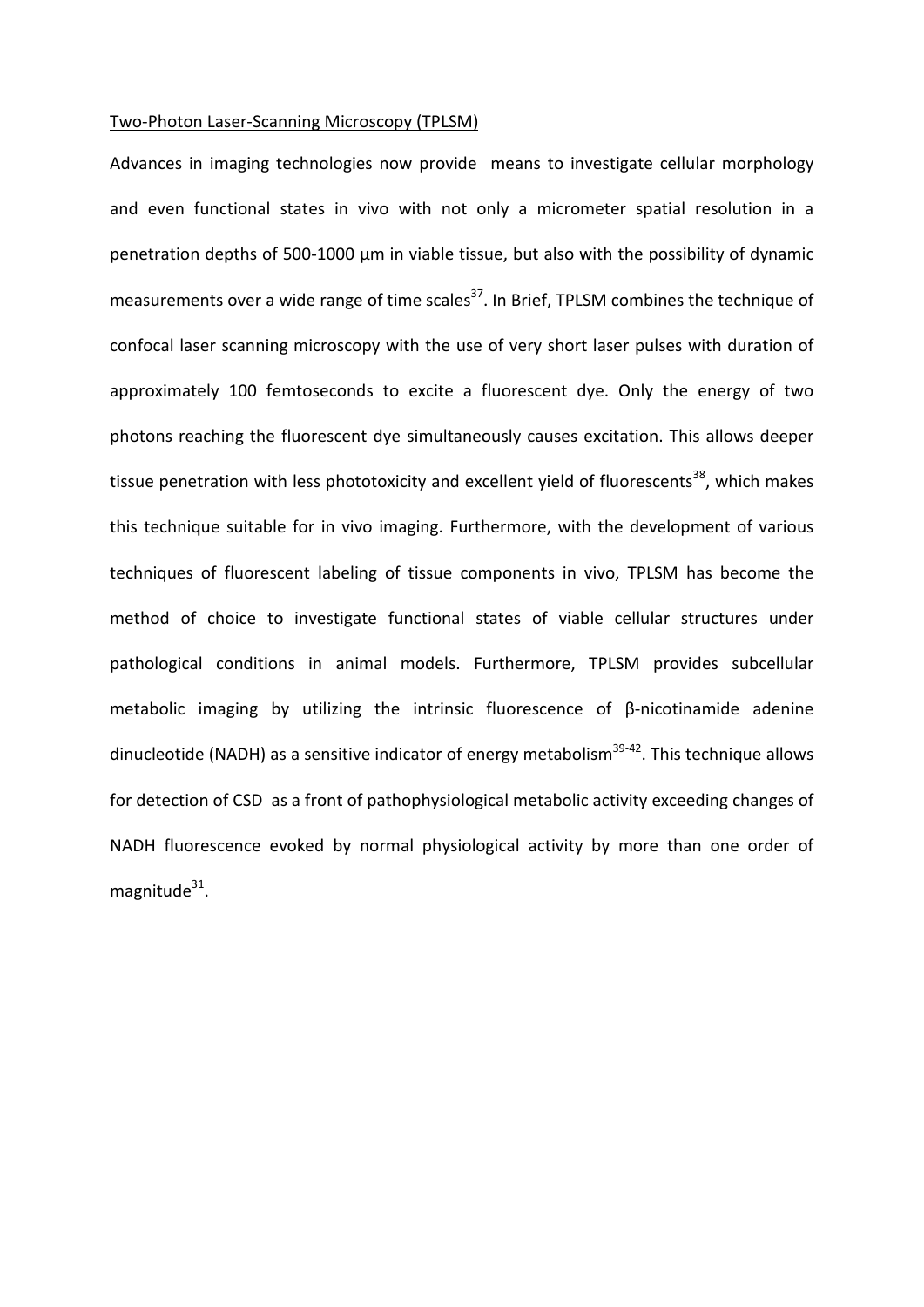

- (**a**) Pseudocolored images of NADH fluorescence changes during the passage of a wave of CSD 50 µm below the cortical surface. NADH decreases (dips) are displayed in green-blue and NADH increases (overshoot) in red-yellow. Dashed lines indicate the wave front moving across the field. Arrowheads indicate areas with NADH overshoot. Scale bar, 100 µm.
- (**b**) Local field potential recording of the CSD wave in **a**.
- (**c**) Time-course relative changes of NADH fluorescence in dip (green), overshoot (orange) and integration of the whole field (black) of the CSD wave shown in **a**. Means and s.d. were calculated from eight areas of dip and overshoot in the field.
- (d) Summary histogram of initial peak NADH fluorescence changes (mean ±S.e.m.).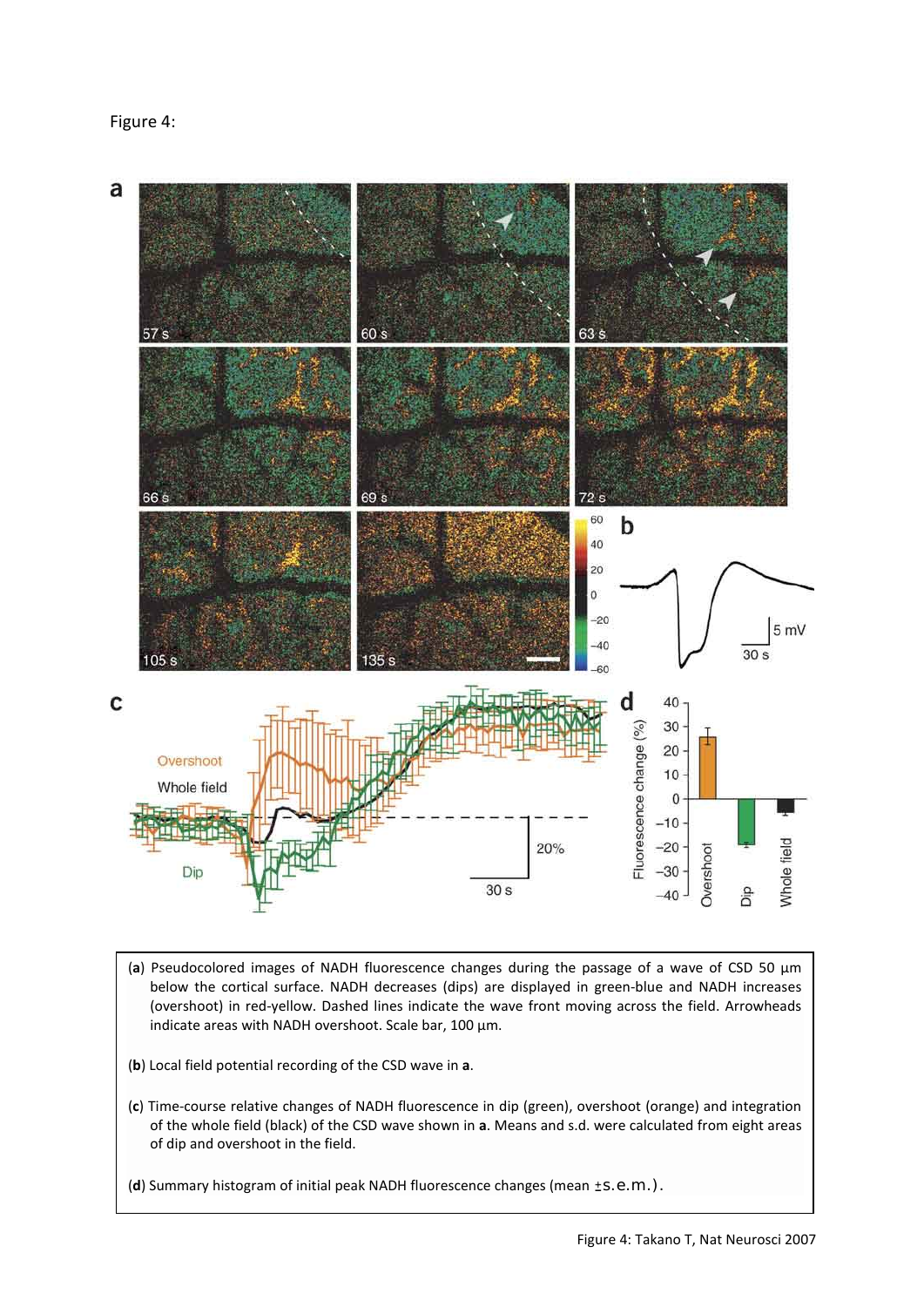### **Outlook**

Despite considerable advances in the therapy of aSAH patients in modern neurointensive care medicine, DIND remain an only partially understood issue. There is a broad line of evidence supporting the hypothesis that compartmental inflammatory response is an important factor contributing to DIND, and microglia, as the brain's resident immune cells, have been reported to be highly activated in paradigms of acute and chronic neurodegeneration.

The pathophysiological mechanisms of neurotoxicity in development of DIND after aSAH are still speculative. Classically, secondary stroke syndrome has been associated with cerebral vasospasms (CVS). Based on clinical results, which showed insufficient correlation of CVS with occurrence of DIND and poor outcome in aSAH patients, this dogma has recently been challenged. Conversely, cortical spreading depression (CSD) associated with cortical spreading ischemia (CSI) attained growing attention in SAH research, and several animal models of CSD could show similar patterns of ischemic cortical damage closely resembling DCI after SAH in humans.

Our study will investigate the role of microglia in the compartmental inflammatory response and the course of disease after aSAH. The mechanisms of neurotoxicity after aSAH will be addressed combining transgenic and biochemical methods with modern imaging modalities, i.e. MRI, CLSM and TPLSM. The latter will not only provide insight into dynamic morphological changes on a subcellular level, but also visualize occurrence of CSD after aSAH. This will enable us to bring new insights about the dynamic interplay between microglia activation, brain edema formation and the occurrence of CSD which could lead to the development of therapeutics for treatment of DIND.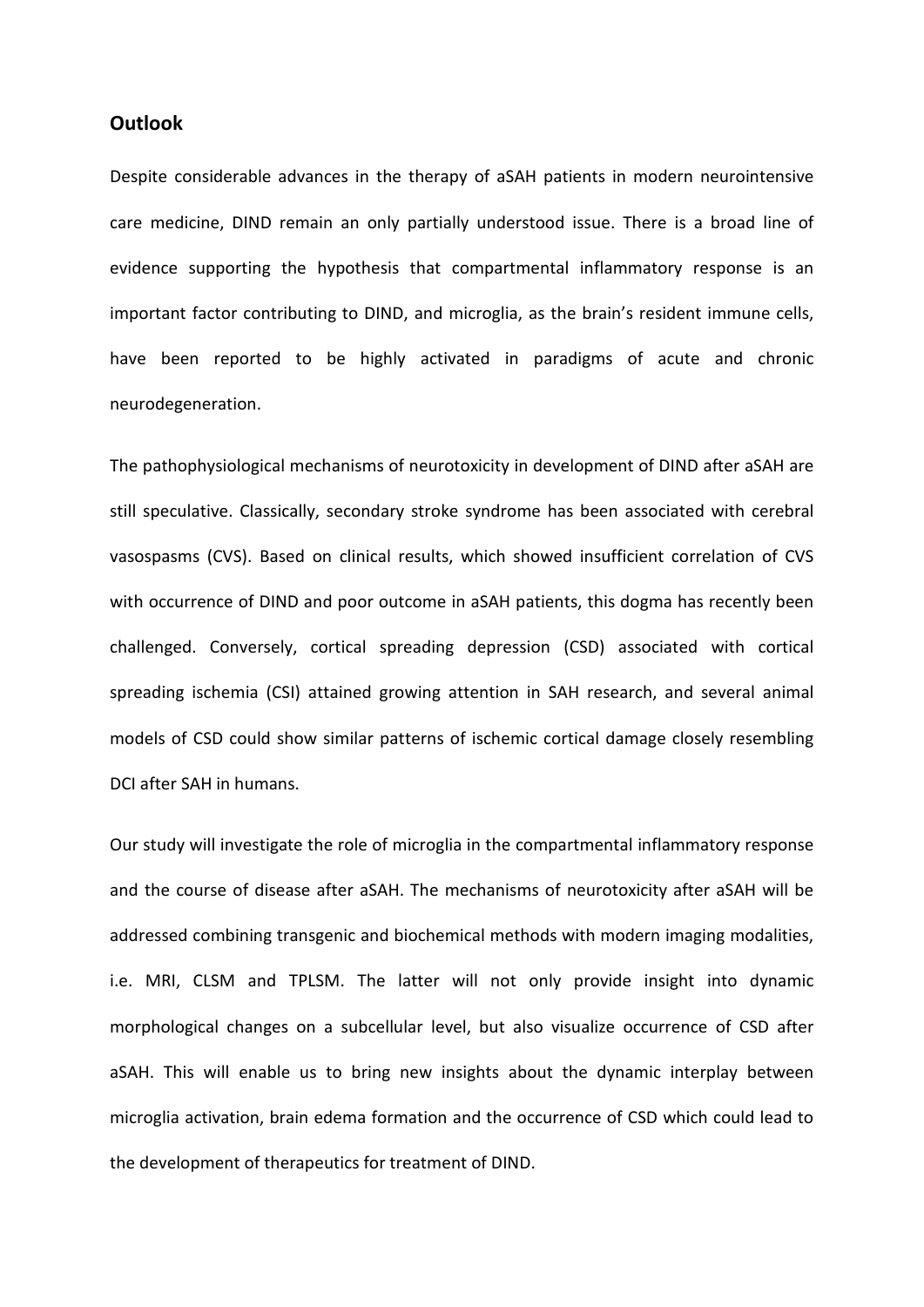A profound understanding of the basic mechanisms underlying the development of DIND in patients with aSAH will be crucial for the development of new therapeutic strategies in neurointensive care medicine. In particular, pharmacological targeting of specific steps of neuroinflammatory response and cerebral edema formation, but also monitoring of inflammatory mediators involved in neurotoxic mechanisms, which allows early identification of patients at risk for DIND, could potentially improve outcome after aSAH significantly. Moreover, the role of compartmental inflammation-triggering neurotoxic processes, e.g. CSD, may also have implications for more chronic paradigms of neurodegeneration, such as multiple sclerosis, Alzheimer's and Parkinson's disease.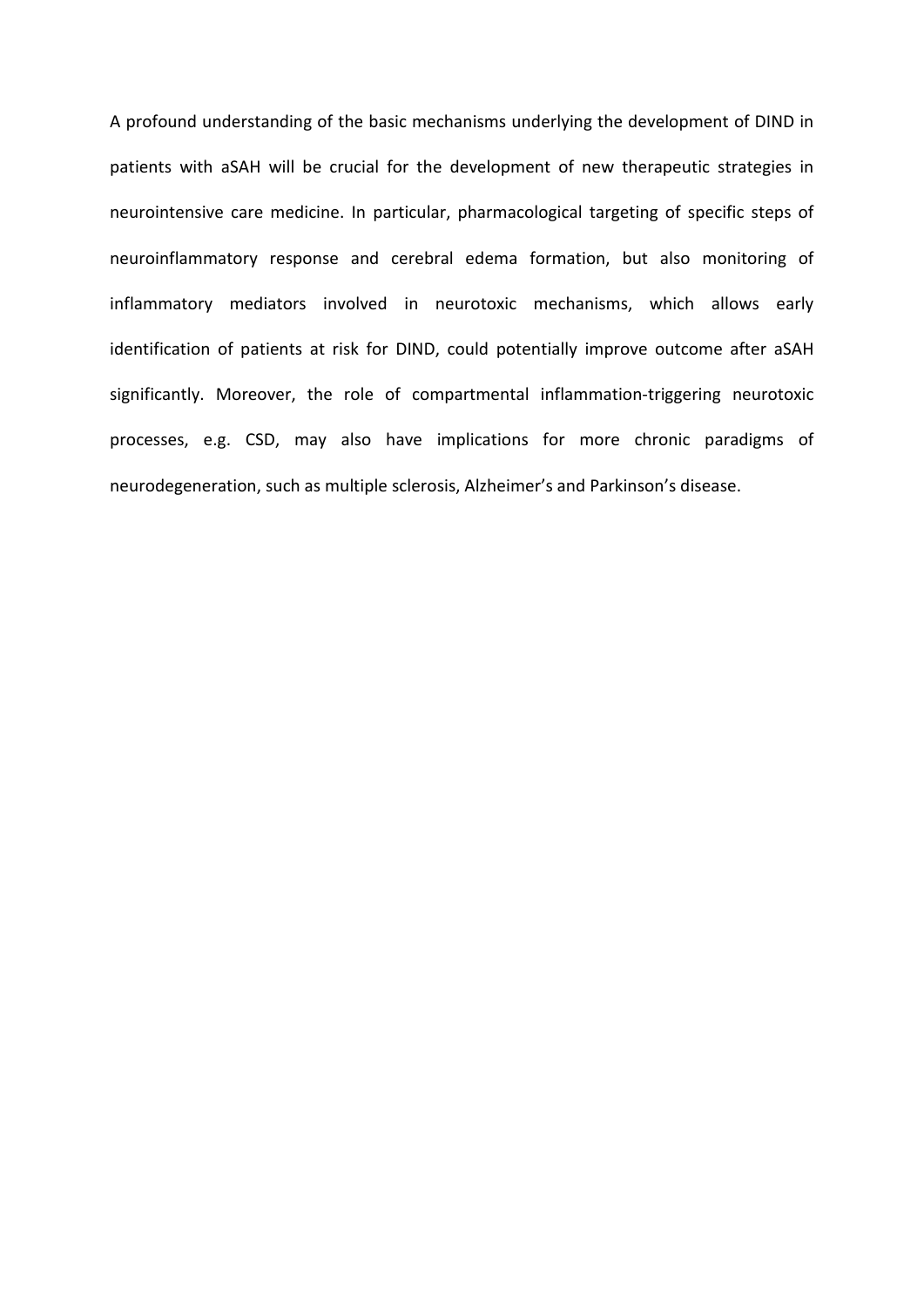## **References**

- <span id="page-15-0"></span>1. Lovelock CE, Rinkel GJ, Rothwell PM. Time trends in outcome of subarachnoid hemorrhage: Population-based study and systematic review. Neurology. 2010; **74**(19): 1494-501.
- <span id="page-15-1"></span>2. Macdonald RL, Higashida RT, Keller E, Mayer SA, Molyneux A, Raabe A, et al. Clazosentan, an endothelin receptor antagonist, in patients with aneurysmal subarachnoid haemorrhage undergoing surgical clipping: a randomised, double-blind, placebo-controlled phase 3 trial (CONSCIOUS-2). Lancet Neurol. 2011; **10**(7): 618-25.
- <span id="page-15-2"></span>3. Muroi C, Seule M, Mishima K, Keller E. Novel treatments for vasospasm after subarachnoid hemorrhage. Curr Opin Crit Care. 2012; **18**(2): 119-26.
- <span id="page-15-3"></span>4. Sarrafzadeh A, Schlenk F, Gericke C, Vajkoczy P. Relevance of cerebral interleukin-6 after aneurysmal subarachnoid hemorrhage. Neurocrit Care. 2010; **13**(3): 339-46.
- 5. Muroi C, Mink S, Seule M, Bellut D, Fandino J, Keller E. Monitoring of the inflammatory response after aneurysmal subarachnoid haemorrhage in the clinical setting: review of literature and report of preliminary clinical experience. Acta Neurochir Suppl. 2011; **110**(Pt 1): 191-6.
- 6. Schoch B, Regel JP, Wichert M, Gasser T, Volbracht L, Stolke D. Analysis of intrathecal interleukin-6 as a potential predictive factor for vasospasm in subarachnoid hemorrhage. Neurosurgery. 2007; **60**(5): 828-36; discussion -36.
- <span id="page-15-4"></span>7. Sercombe R, Dinh YR, Gomis P. Cerebrovascular inflammation following subarachnoid hemorrhage. Jpn J Pharmacol. 2002; **88**(3): 227-49.
- <span id="page-15-5"></span>8. Schneider UC, Schiffler J, Hakiy N, Horn P, Vajkoczy P. Functional analysis of Pro-inflammatory properties within the cerebrospinal fluid after subarachnoid hemorrhage in vivo and in vitro. J Neuroinflammation. 2012; **9**: 28.
- <span id="page-15-6"></span>9. Osuka K, Suzuki Y, Watanabe Y, Takayasu M, Yoshida J. Inducible cyclooxygenase expression in canine basilar artery after experimental subarachnoid hemorrhage. Stroke. 1998; **29**(6): 1219-22.
- <span id="page-15-7"></span>10. Leung LY, VandeVord PJ, Dal Cengio AL, Bir C, Yang KH, King AI. Blast related neurotrauma: a review of cellular injury. Mol Cell Biomech. 2008; **5**(3): 155-68.
- <span id="page-15-8"></span>11. James ML, Wang H, Cantillana V, Lei B, Kernagis DN, Dawson HN, et al. TT-301 inhibits microglial activation and improves outcome after central nervous system injury in adult mice. Anesthesiology. 2012; **116**(6): 1299-311.
- <span id="page-15-9"></span>12. Lalancette-Hebert M, Gowing G, Simard A, Weng YC, Kriz J. Selective ablation of proliferating microglial cells exacerbates ischemic injury in the brain. J Neurosci. 2007; **27**(10): 2596-605.
- <span id="page-15-10"></span>13. Gliem M, Mausberg AK, Lee JI, Simiantonakis I, van Rooijen N, Hartung HP, et al. Macrophages prevent hemorrhagic infarct transformation in murine stroke models. Ann Neurol. 2012; **71**(6): 743-52.
- <span id="page-15-11"></span>14. Dreier JP, Korner K, Ebert N, Gorner A, Rubin I, Back T, et al. Nitric oxide scavenging by hemoglobin or nitric oxide synthase inhibition by N-nitro-L-arginine induces cortical spreading ischemia when K+ is increased in the subarachnoid space. J Cereb Blood Flow Metab. 1998; **18**(9): 978-90.
- <span id="page-15-12"></span>15. Dreier JP, Ebert N, Priller J, Megow D, Lindauer U, Klee R, et al. Products of hemolysis in the subarachnoid space inducing spreading ischemia in the cortex and focal necrosis in rats: a model for delayed ischemic neurological deficits after subarachnoid hemorrhage? J Neurosurg. 2000; **93**(4): 658-66.
- <span id="page-15-13"></span>16. Dreier JP. The role of spreading depression, spreading depolarization and spreading ischemia in neurological disease. Nat Med. 2011; **17**(4): 439-47.
- <span id="page-15-14"></span>17. Dreier JP, Major S, Manning A, Woitzik J, Drenckhahn C, Steinbrink J, et al. Cortical spreading ischaemia is a novel process involved in ischaemic damage in patients with aneurysmal subarachnoid haemorrhage. Brain. 2009; **132**(Pt 7): 1866-81.
- <span id="page-15-15"></span>18. Windmuller O, Lindauer U, Foddis M, Einhaupl KM, Dirnagl U, Heinemann U, et al. Ion changes in spreading ischaemia induce rat middle cerebral artery constriction in the absence of NO. Brain. 2005; **128**(Pt 9): 2042-51.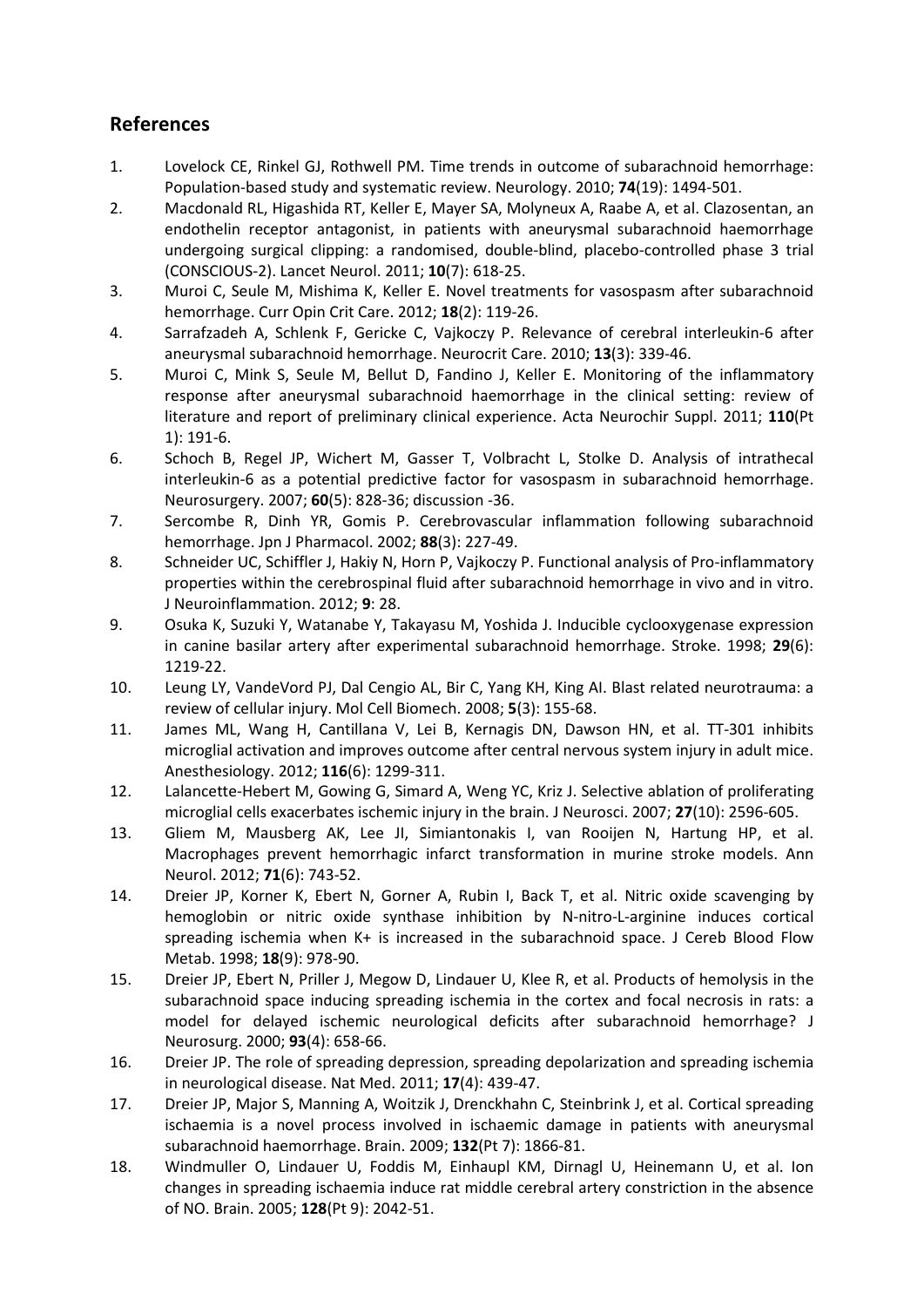- <span id="page-16-0"></span>19. Kleeberg J, Petzold GC, Major S, Dirnagl U, Dreier JP. ET-1 induces cortical spreading depression via activation of the ETA receptor/phospholipase C pathway in vivo. Am J Physiol Heart Circ Physiol. 2004; **286**(4): H1339-46.
- <span id="page-16-1"></span>20. Petzold GC, Einhaupl KM, Dirnagl U, Dreier JP. Ischemia triggered by spreading neuronal activation is induced by endothelin-1 and hemoglobin in the subarachnoid space. Ann Neurol. 2003; **54**(5): 591-8.
- <span id="page-16-2"></span>21. Fassbender K, Hodapp B, Rossol S, Bertsch T, Schmeck J, Schutt S, et al. Endothelin-1 in subarachnoid hemorrhage: An acute-phase reactant produced by cerebrospinal fluid leukocytes. Stroke. 2000; **31**(12): 2971-5.
- <span id="page-16-3"></span>22. Simard JM, Kent TA, Chen M, Tarasov KV, Gerzanich V. Brain oedema in focal ischaemia: molecular pathophysiology and theoretical implications. Lancet Neurol. 2007; **6**(3): 258-68.
- <span id="page-16-4"></span>23. Fukuda AM, Badaut J. Aquaporin 4: a player in cerebral edema and neuroinflammation. J Neuroinflammation. 2012; **9**: 279.
- <span id="page-16-5"></span>24. Badaut J, Ashwal S, Adami A, Tone B, Recker R, Spagnoli D, et al. Brain water mobility decreases after astrocytic aquaporin-4 inhibition using RNA interference. J Cereb Blood Flow Metab. 2011; **31**(3): 819-31.
- 25. Badaut J, Lasbennes F, Magistretti PJ, Regli L. Aquaporins in brain: distribution, physiology, and pathophysiology. J Cereb Blood Flow Metab. 2002; **22**(4): 367-78.
- 26. Hirt L, Ternon B, Price M, Mastour N, Brunet JF, Badaut J. Protective role of early aquaporin 4 induction against postischemic edema formation. J Cereb Blood Flow Metab. 2009; **29**(2): 423-33.
- 27. Ajao DO, Pop V, Kamper JE, Adami A, Rudobeck E, Huang L, et al. Traumatic brain injury in young rats leads to progressive behavioral deficits coincident with altered tissue properties in adulthood. J Neurotrauma. 2012; **29**(11): 2060-74.
- <span id="page-16-6"></span>28. Badaut J, Brunet JF, Grollimund L, Hamou MF, Magistretti PJ, Villemure JG, et al. Aquaporin 1 and aquaporin 4 expression in human brain after subarachnoid hemorrhage and in peritumoral tissue. Acta Neurochir Suppl. 2003; **86**: 495-8.
- <span id="page-16-7"></span>29. Davalos D, Grutzendler J, Yang G, Kim JV, Zuo Y, Jung S, et al. ATP mediates rapid microglial response to local brain injury in vivo. Nat Neurosci. 2005; **8**(6): 752-8.
- <span id="page-16-8"></span>30. Nimmerjahn A, Kirchhoff F, Helmchen F. Resting microglial cells are highly dynamic surveillants of brain parenchyma in vivo. Science. 2005; **308**(5726): 1314-8.
- <span id="page-16-9"></span>31. Takano T, Tian GF, Peng W, Lou N, Lovatt D, Hansen AJ, et al. Cortical spreading depression causes and coincides with tissue hypoxia. Nat Neurosci. 2007; **10**(6): 754-62.
- <span id="page-16-10"></span>32. Feiler S, Friedrich B, Scholler K, Thal SC, Plesnila N. Standardized induction of subarachnoid hemorrhage in mice by intracranial pressure monitoring. J Neurosci Methods. 2010; **190**(2): 164-70.
- <span id="page-16-11"></span>33. Lin CL, Calisaneller T, Ukita N, Dumont AS, Kassell NF, Lee KS. A murine model of subarachnoid hemorrhage-induced cerebral vasospasm. J Neurosci Methods. 2003; **123**(1): 89-97.
- <span id="page-16-12"></span>34. Altay T, Smithason S, Volokh N, Rasmussen PA, Ransohoff RM, Provencio JJ. A novel method for subarachnoid hemorrhage to induce vasospasm in mice. J Neurosci Methods. 2009; **183**(2): 136-40.
- <span id="page-16-13"></span>35. Heppner FL, Greter M, Marino D, Falsig J, Raivich G, Hovelmeyer N, et al. Experimental autoimmune encephalomyelitis repressed by microglial paralysis. Nat Med. 2005; **11**(2): 146- 52.
- <span id="page-16-14"></span>36. Armulik A, Genove G, Mae M, Nisancioglu MH, Wallgard E, Niaudet C, et al. Pericytes regulate the blood-brain barrier. Nature. 2010; **468**(7323): 557-61.
- <span id="page-16-15"></span>37. Helmchen F, Kleinfeld D. Chapter 10. In vivo measurements of blood flow and glial cell function with two-photon laser-scanning microscopy. Methods Enzymol. 2008; **444**: 231-54.
- <span id="page-16-16"></span>38. Denk W, Strickler JH, Webb WW. Two-photon laser scanning fluorescence microscopy. Science. 1990; **248**(4951): 73-6.
- <span id="page-16-17"></span>39. Bennett BD, Jetton TL, Ying G, Magnuson MA, Piston DW. Quantitative subcellular imaging of glucose metabolism within intact pancreatic islets. J Biol Chem. 1996; **271**(7): 3647-51.